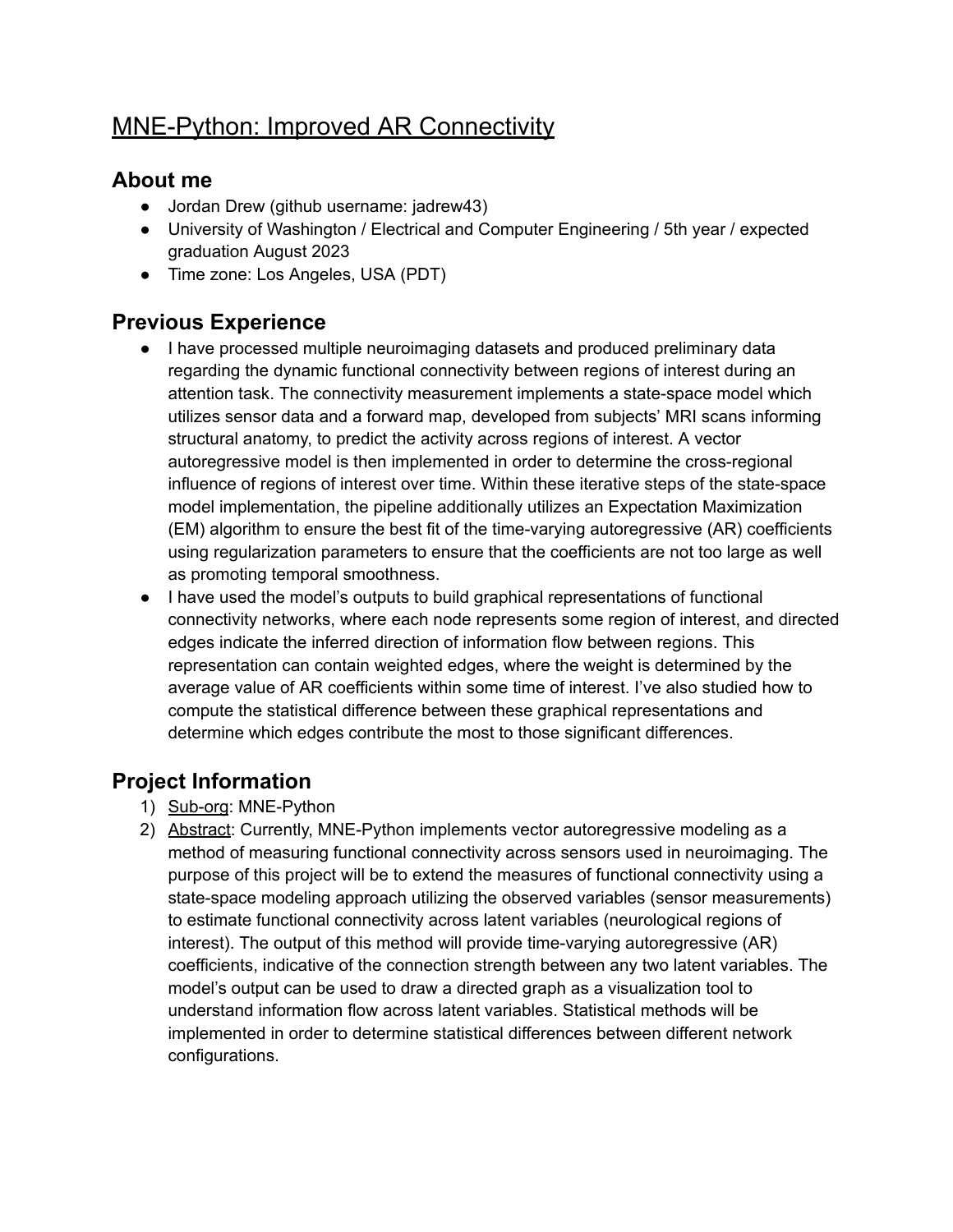- 3) Detailed description:
	- a) Package the VAR/state-space model for measuring functional connectivity described in [Yang](https://www.stat.cmu.edu/~kass/papers/YingNIPS16.pdf) et al. 2016 as a core method for MNE-Connectivity. Design new function to complement current VAR model with tutorial **outlining the steps of the VAR/state-space model** applied to neuroimaging data, using sensor data as the observed variables and the activity across regions of interest as the latent variables.
	- b) Build tutorial including design of functional connectivity across a small number (2-3) of latent variables. Users can manipulate the strength of connections across the latent variables to design ground truth. Latent and observed variable data will be synthesized from the ground truth. Synthesized data will be used as an input to the state-space model. The output will **return an estimate of connectivity across time resembling the ground truth**.
	- c) Using an autoregressive model of order 1, where every latent variable is measured in both lead (time = t) and lag (time =  $t+1$ ) positions, we can infer the direction of information flow between any two latent variables. Estimated connectivity values will be used to **draw directed graphs to provide a visualization tool for functional connectivity across regions of interest**.
	- d) The Hotelling T<sup>2</sup> test will be implemented as in **[Ginestet](https://www.researchgate.net/publication/318947897_Hypothesis_testing_for_network_data_in_functional_neuroimaging) et al. 2017** in order to **calculate the statistical differences between directed networks of latent variables**, where nodes indicate regions of interest and edges indicate functional connectivity between those regions. The statistics will inform the user of which edges contribute to the significant differences between functionally connected networks, and the relative contribution of edges to those differences.

#### 4) Weekly timeline:

- a) **Community bonding period (May 20 - June 12):** *prepare*
	- i) Learn protocols for making pull requests and commits to MNE github
	- ii) Set up hardware to contribute to MNE
	- iii) Make and get merged two PRs for small feature/bug/enhancement changes to learn the GitHub workflow
- b) **Week 1 (June 13):** *implement state-space model regression with basic kalman filter algorithm*
	- i) Observed variables data from sensor space
	- ii) Latent variables estimated activity from regions of interest
- c) **Week 2 (June 20):** *implement improved EM algorithm [\(Yang](https://www.stat.cmu.edu/~kass/papers/YingNIPS16.pdf) et al. 2016)*
	- i) E: estimate latent variable activity using observed variables
	- ii) M: fit AR coefficients using regularization parameters
- d) **Week 3 (June 27):** *build toy example using state-space model*
- e) **Week 4 (July 4):** *develop tutorial for measuring connectivity*
	- i) Use toy example alone
	- ii) Use toy example + EM algorithm (will use simulation to build ground truth and compare with and without EM algorithm)
- f) **Week 5 (July 11):** *traveling*